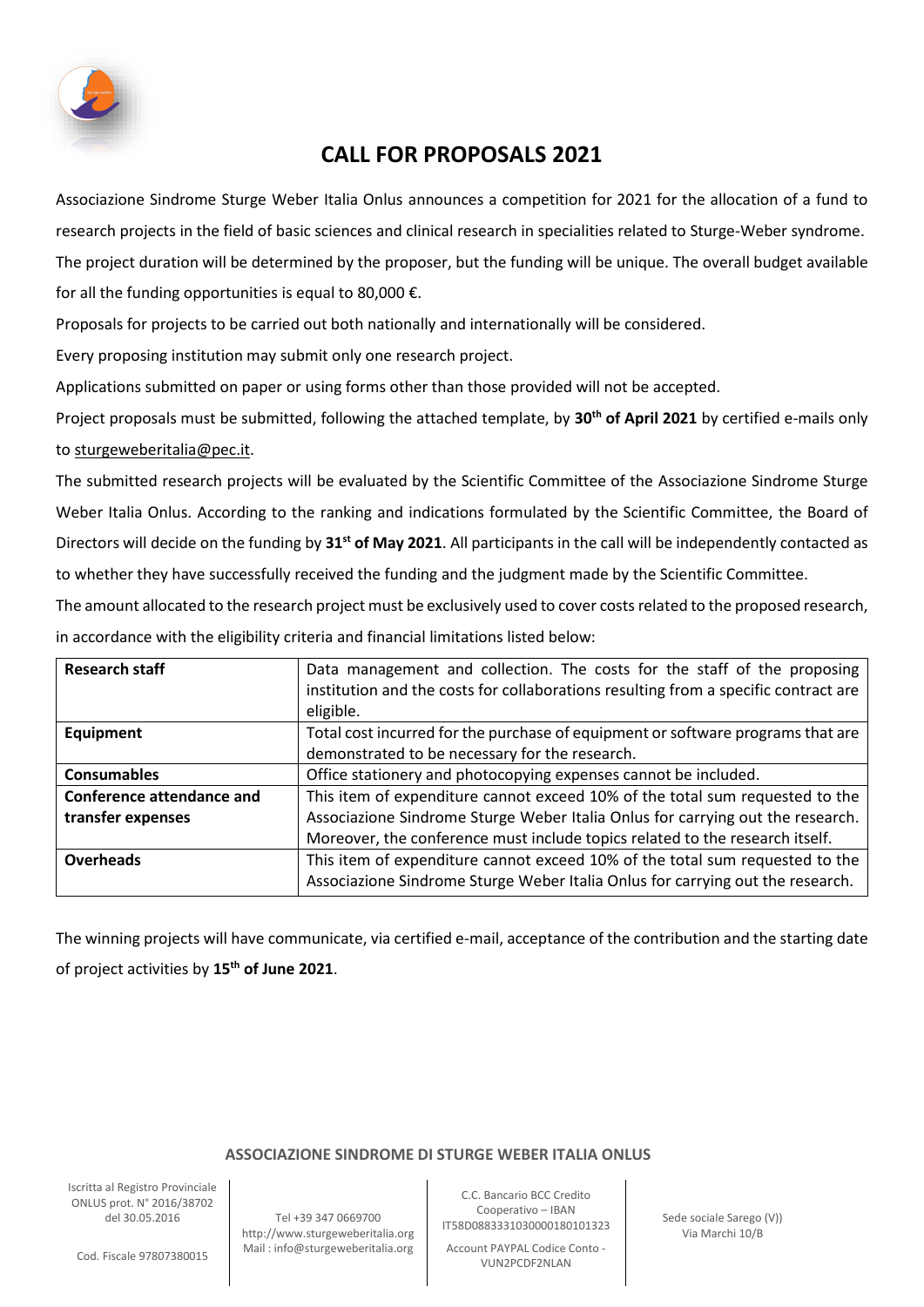

Associazione Sindrome Sturge Weber Italia Onlus will provide for the disbursement of the contribution allocated as follows:

- 30% within 30 days from the declared start date of the project activities.
- 40% after 6 months from the beginning of project activities lasting one year or less (12 months from the beginning of the project activity for projects lasting more than one year). The submission of a scientific report on the progress of the project and a financial statement demonstrating the expenses incurred in the first part of the activity will be required.
- 30% after the submission of the project's final report with the scientific results achieved, and of the final financial statement to demonstrate the expenses incurred.

The second and third disbursements will be made according to the opinion of the Scientific Committee of the Associazione Sindrome Sturge Weber Italia Onlus as well as on the verification of the expense documentation attached to the two economic reports mentioned above. The reporting of expenses incurred must be consistent with the business plan of the research project initially submitted. If the proposer would like to change the business plan during the implementation of the project, they must request this amendment by certified e-mail containing the proposed changes and the justification behind this decision.

The following table lists the documents to be attached to the economic reports.

| <b>Research staff</b><br>Employees' payroll limited to expenses incurred in the project activity.<br>Project collaborators' payroll limited to expenses incurred in the project activity.<br>Debit note from the occasional lender, if applicable.<br>Invoices of collaborators with VAT number, if required.<br>Statement from the proposing institution on pay-related charges, such as social security<br>charges or severance pay, in relation to the payroll period submitted.<br>All documentation must include the following statement: "Expenditure of euros _<br>incurred with the contribution of Associazione Sindrome Sturge Weber Italia Onlus".<br>Supplier invoice must include the following statement: "Expenditure of euros _____ incurred<br><b>Equipment</b><br>with the contribution of Associazione Sindrome Sturge Weber Italia Onlus".<br><b>Consumables</b><br>Supplier invoice must include the following statement: "Expenditure of euros incurred<br>with the contribution of Associazione Sindrome Sturge Weber Italia Onlus".<br>Conference<br>Invoices or debit notes for conference registration fees.<br>Invoices or tax receipts from hotels and/or restaurants for room and board expenses related<br>attendance and<br>to the participation in the event.<br>transfer expenses<br>for employees<br>Economy class plane and rail tickets related to the participation in the event.<br>All the above documentation must be in the name of the person assigned to participate in<br>the event and accompanied by a letter proving participation in the event issued by the<br>grantee institution.<br>Travel expenses are also allowed for different purposes from participation in events related |                                                                                              |
|--------------------------------------------------------------------------------------------------------------------------------------------------------------------------------------------------------------------------------------------------------------------------------------------------------------------------------------------------------------------------------------------------------------------------------------------------------------------------------------------------------------------------------------------------------------------------------------------------------------------------------------------------------------------------------------------------------------------------------------------------------------------------------------------------------------------------------------------------------------------------------------------------------------------------------------------------------------------------------------------------------------------------------------------------------------------------------------------------------------------------------------------------------------------------------------------------------------------------------------------------------------------------------------------------------------------------------------------------------------------------------------------------------------------------------------------------------------------------------------------------------------------------------------------------------------------------------------------------------------------------------------------------------------------------------------------------------------------------------------|----------------------------------------------------------------------------------------------|
|                                                                                                                                                                                                                                                                                                                                                                                                                                                                                                                                                                                                                                                                                                                                                                                                                                                                                                                                                                                                                                                                                                                                                                                                                                                                                                                                                                                                                                                                                                                                                                                                                                                                                                                                      |                                                                                              |
|                                                                                                                                                                                                                                                                                                                                                                                                                                                                                                                                                                                                                                                                                                                                                                                                                                                                                                                                                                                                                                                                                                                                                                                                                                                                                                                                                                                                                                                                                                                                                                                                                                                                                                                                      |                                                                                              |
|                                                                                                                                                                                                                                                                                                                                                                                                                                                                                                                                                                                                                                                                                                                                                                                                                                                                                                                                                                                                                                                                                                                                                                                                                                                                                                                                                                                                                                                                                                                                                                                                                                                                                                                                      |                                                                                              |
|                                                                                                                                                                                                                                                                                                                                                                                                                                                                                                                                                                                                                                                                                                                                                                                                                                                                                                                                                                                                                                                                                                                                                                                                                                                                                                                                                                                                                                                                                                                                                                                                                                                                                                                                      |                                                                                              |
|                                                                                                                                                                                                                                                                                                                                                                                                                                                                                                                                                                                                                                                                                                                                                                                                                                                                                                                                                                                                                                                                                                                                                                                                                                                                                                                                                                                                                                                                                                                                                                                                                                                                                                                                      |                                                                                              |
|                                                                                                                                                                                                                                                                                                                                                                                                                                                                                                                                                                                                                                                                                                                                                                                                                                                                                                                                                                                                                                                                                                                                                                                                                                                                                                                                                                                                                                                                                                                                                                                                                                                                                                                                      |                                                                                              |
|                                                                                                                                                                                                                                                                                                                                                                                                                                                                                                                                                                                                                                                                                                                                                                                                                                                                                                                                                                                                                                                                                                                                                                                                                                                                                                                                                                                                                                                                                                                                                                                                                                                                                                                                      |                                                                                              |
|                                                                                                                                                                                                                                                                                                                                                                                                                                                                                                                                                                                                                                                                                                                                                                                                                                                                                                                                                                                                                                                                                                                                                                                                                                                                                                                                                                                                                                                                                                                                                                                                                                                                                                                                      |                                                                                              |
|                                                                                                                                                                                                                                                                                                                                                                                                                                                                                                                                                                                                                                                                                                                                                                                                                                                                                                                                                                                                                                                                                                                                                                                                                                                                                                                                                                                                                                                                                                                                                                                                                                                                                                                                      |                                                                                              |
|                                                                                                                                                                                                                                                                                                                                                                                                                                                                                                                                                                                                                                                                                                                                                                                                                                                                                                                                                                                                                                                                                                                                                                                                                                                                                                                                                                                                                                                                                                                                                                                                                                                                                                                                      |                                                                                              |
|                                                                                                                                                                                                                                                                                                                                                                                                                                                                                                                                                                                                                                                                                                                                                                                                                                                                                                                                                                                                                                                                                                                                                                                                                                                                                                                                                                                                                                                                                                                                                                                                                                                                                                                                      |                                                                                              |
|                                                                                                                                                                                                                                                                                                                                                                                                                                                                                                                                                                                                                                                                                                                                                                                                                                                                                                                                                                                                                                                                                                                                                                                                                                                                                                                                                                                                                                                                                                                                                                                                                                                                                                                                      |                                                                                              |
|                                                                                                                                                                                                                                                                                                                                                                                                                                                                                                                                                                                                                                                                                                                                                                                                                                                                                                                                                                                                                                                                                                                                                                                                                                                                                                                                                                                                                                                                                                                                                                                                                                                                                                                                      |                                                                                              |
|                                                                                                                                                                                                                                                                                                                                                                                                                                                                                                                                                                                                                                                                                                                                                                                                                                                                                                                                                                                                                                                                                                                                                                                                                                                                                                                                                                                                                                                                                                                                                                                                                                                                                                                                      |                                                                                              |
|                                                                                                                                                                                                                                                                                                                                                                                                                                                                                                                                                                                                                                                                                                                                                                                                                                                                                                                                                                                                                                                                                                                                                                                                                                                                                                                                                                                                                                                                                                                                                                                                                                                                                                                                      |                                                                                              |
|                                                                                                                                                                                                                                                                                                                                                                                                                                                                                                                                                                                                                                                                                                                                                                                                                                                                                                                                                                                                                                                                                                                                                                                                                                                                                                                                                                                                                                                                                                                                                                                                                                                                                                                                      |                                                                                              |
|                                                                                                                                                                                                                                                                                                                                                                                                                                                                                                                                                                                                                                                                                                                                                                                                                                                                                                                                                                                                                                                                                                                                                                                                                                                                                                                                                                                                                                                                                                                                                                                                                                                                                                                                      |                                                                                              |
|                                                                                                                                                                                                                                                                                                                                                                                                                                                                                                                                                                                                                                                                                                                                                                                                                                                                                                                                                                                                                                                                                                                                                                                                                                                                                                                                                                                                                                                                                                                                                                                                                                                                                                                                      |                                                                                              |
|                                                                                                                                                                                                                                                                                                                                                                                                                                                                                                                                                                                                                                                                                                                                                                                                                                                                                                                                                                                                                                                                                                                                                                                                                                                                                                                                                                                                                                                                                                                                                                                                                                                                                                                                      |                                                                                              |
|                                                                                                                                                                                                                                                                                                                                                                                                                                                                                                                                                                                                                                                                                                                                                                                                                                                                                                                                                                                                                                                                                                                                                                                                                                                                                                                                                                                                                                                                                                                                                                                                                                                                                                                                      |                                                                                              |
|                                                                                                                                                                                                                                                                                                                                                                                                                                                                                                                                                                                                                                                                                                                                                                                                                                                                                                                                                                                                                                                                                                                                                                                                                                                                                                                                                                                                                                                                                                                                                                                                                                                                                                                                      | to the research project, but must always be accompanied by a letter proving participation as |
| specified above.                                                                                                                                                                                                                                                                                                                                                                                                                                                                                                                                                                                                                                                                                                                                                                                                                                                                                                                                                                                                                                                                                                                                                                                                                                                                                                                                                                                                                                                                                                                                                                                                                                                                                                                     |                                                                                              |
| Travel expenses justified by mileage reimbursement or passes are not allowed.                                                                                                                                                                                                                                                                                                                                                                                                                                                                                                                                                                                                                                                                                                                                                                                                                                                                                                                                                                                                                                                                                                                                                                                                                                                                                                                                                                                                                                                                                                                                                                                                                                                        |                                                                                              |

## **ASSOCIAZIONE SINDROME DI STURGE WEBER ITALIA ONLUS**

Iscritta al Registro Provinciale ONLUS prot. N° 2016/38702

del 30.05.2016 Tel +39 347 0669700 http://www.sturgeweberitalia.org

C.C. Bancario BCC Credito Cooperativo – IBAN IT58D0883331030000180101323 Sede sociale Sarego (V))

- Mail : info@sturgeweberitalia.org | Account PAYPAL Codice Conto<br>ماده الدهالية المحوط المعلومات المعلومات المعلومات المعلومات المعلومات المعلومات المعلومات المعلومات المعلومات VUN2PCDF2NLAN

Via Marchi 10/B